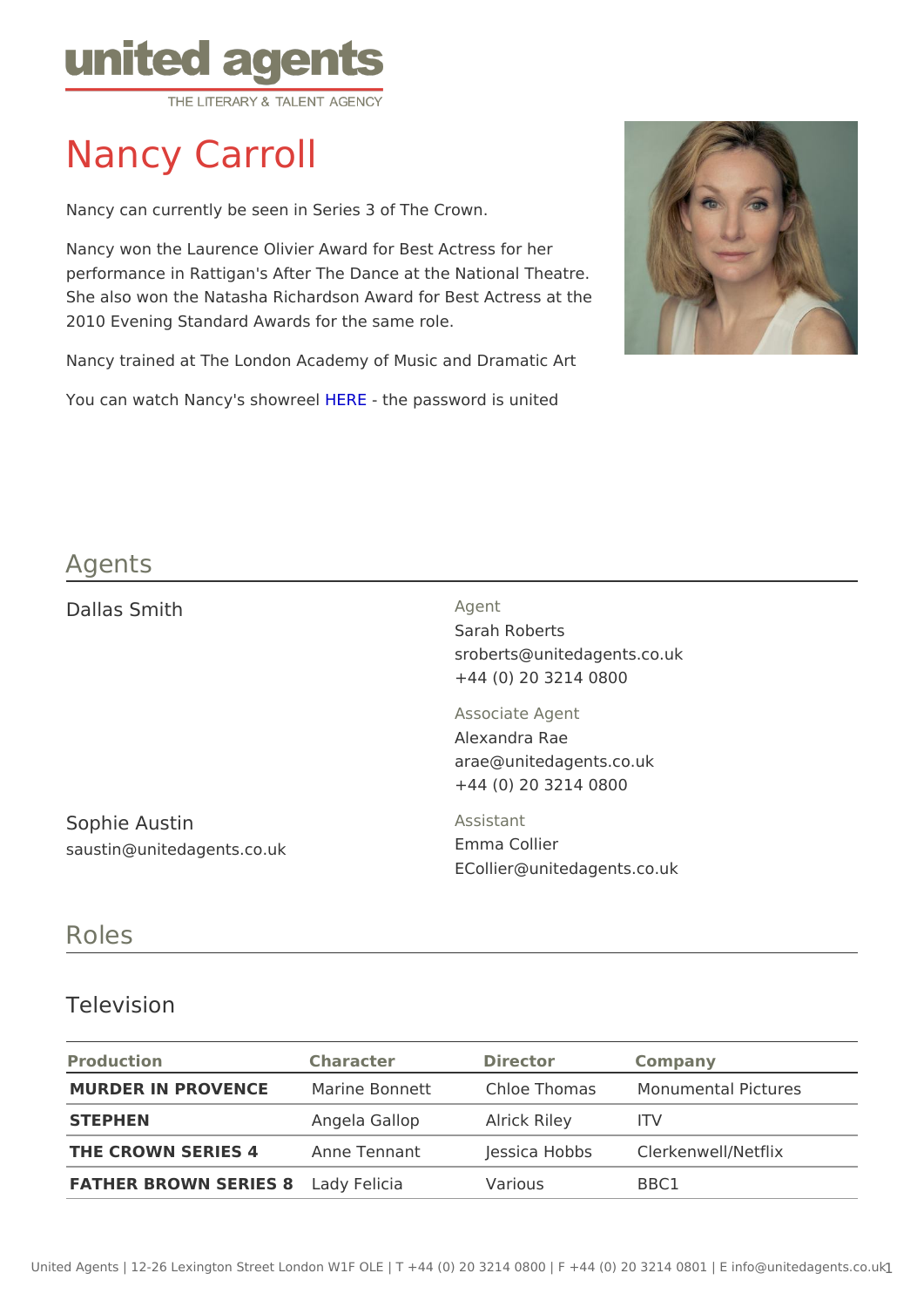| <b>Production</b>                      | <b>Character</b>        | <b>Director</b>    | <b>Company</b>                        |
|----------------------------------------|-------------------------|--------------------|---------------------------------------|
| <b>AGATHA RAISIN</b>                   | Fiona Richards          | <b>Matt Carter</b> | <b>Company Pictures</b>               |
| <b>THE CROWN SERIES 3</b>              | Anne Tennant            | Jessica Hobbs      | Clerkenwell/Netflix                   |
| <b>QUEENS OF MYSTERY</b>               | Isabella Wolfe          | lan Emes           | Sly Fox                               |
| <b>FATHER BROWN SERIES 7</b>           | Lady Felicia            | Various            | BBC <sub>1</sub>                      |
| <b>FATHER BROWN SERIES 6</b>           | Lady Felicia            | Various            | BBC <sub>1</sub>                      |
| <b>FATHER BROWN SERIES 5</b>           | Lady Felicia            | Paul Gibson        | <b>BBC Birmingham</b>                 |
| <b>PRIME SUSPECT 1973</b>              | <b>Mary Collins</b>     | David Caffrey      | <b>ITV</b>                            |
| <b>WILL</b>                            | Ellen Burbage           | Shekhar Kapur      | <b>TNT</b>                            |
| <b>FATHER BROWN SERIES 4</b>           | Countess Felicia        | Various            | BBC <sub>1</sub>                      |
| THE SUSPICIONS OF MR<br><b>WHICHER</b> | Mrs Piper               | David Blair        | <b>Hat Trick Productions</b>          |
| <b>CALL THE MIDWIFE</b>                | Linda Buck              | Thea Sharrock      | BBC <sub>1</sub>                      |
| <b>FATHER BROWN SERIES 3</b>           | <b>Countess Felicia</b> | Various            | BBC1                                  |
| <b>FATHER BROWN 2</b>                  | <b>Countess Felicia</b> | Various            | BBC <sub>1</sub>                      |
| <b>HOLBY</b>                           | <b>Beckie</b>           | Clare Holman       | <b>BBC</b>                            |
| <b>WORDS OF THE TITANIC</b>            | <b>CONSTANCE GRACIE</b> | Paul Copeland      | <b>ITV</b>                            |
| <b>FATHER BROWN SERIES 1</b>           | Countess Felicia        | Various            | BBC <sub>1</sub>                      |
| <b>SILENT WITNESS</b>                  | Gill                    | Anthony Byrne      | <b>BBC</b>                            |
| <b>LEWIS</b>                           | Professor Ann Rand      | Tim Fywell         | <b>ITV</b>                            |
| <b>MIDSUMMER MURDERS</b>               | Connie Bishop           |                    | Richard Holthouse Bentley Productions |
| <b>DOCTORS</b>                         | Dahlia Churchman        |                    | <b>BBC</b>                            |
| <b>DALZIEL AND PASCOE</b>              | Samatha Matell          | Patrick Lau        | <b>BBC</b>                            |
| <b>MIDSOMER MURDERS VIII</b>           | Antonia Wilmot          | Sarah Hemmings     | <b>Bentley Productions</b>            |
| <b>HOLBY</b>                           | Elaine Gill             |                    | <b>BBC</b>                            |
| <b>CAMBRIDGE SPIES</b>                 | Frances                 | Tim Fywell         | <b>BBC</b>                            |
| <b>THE BILL</b>                        | <b>Belinda Brookes</b>  |                    | Thames                                |

## Film

| <b>Production</b>       | <b>Character</b> | <b>Director</b>          | <b>Company</b>   |
|-------------------------|------------------|--------------------------|------------------|
| THE GATHERING STORM     | Diana Churchill  | <b>Richard Loncraine</b> | <b>HBO Films</b> |
| <b>IRIS</b>             |                  | <b>Richard Eyre</b>      | Miramax          |
| <b>AN IDEAL HUSBAND</b> | Cecily           | Oliver Parker            | Ideal Film Co.   |

### Stage

| <b>Production</b> | <b>Character</b> | <b>Director</b> |  |
|-------------------|------------------|-----------------|--|
|                   |                  |                 |  |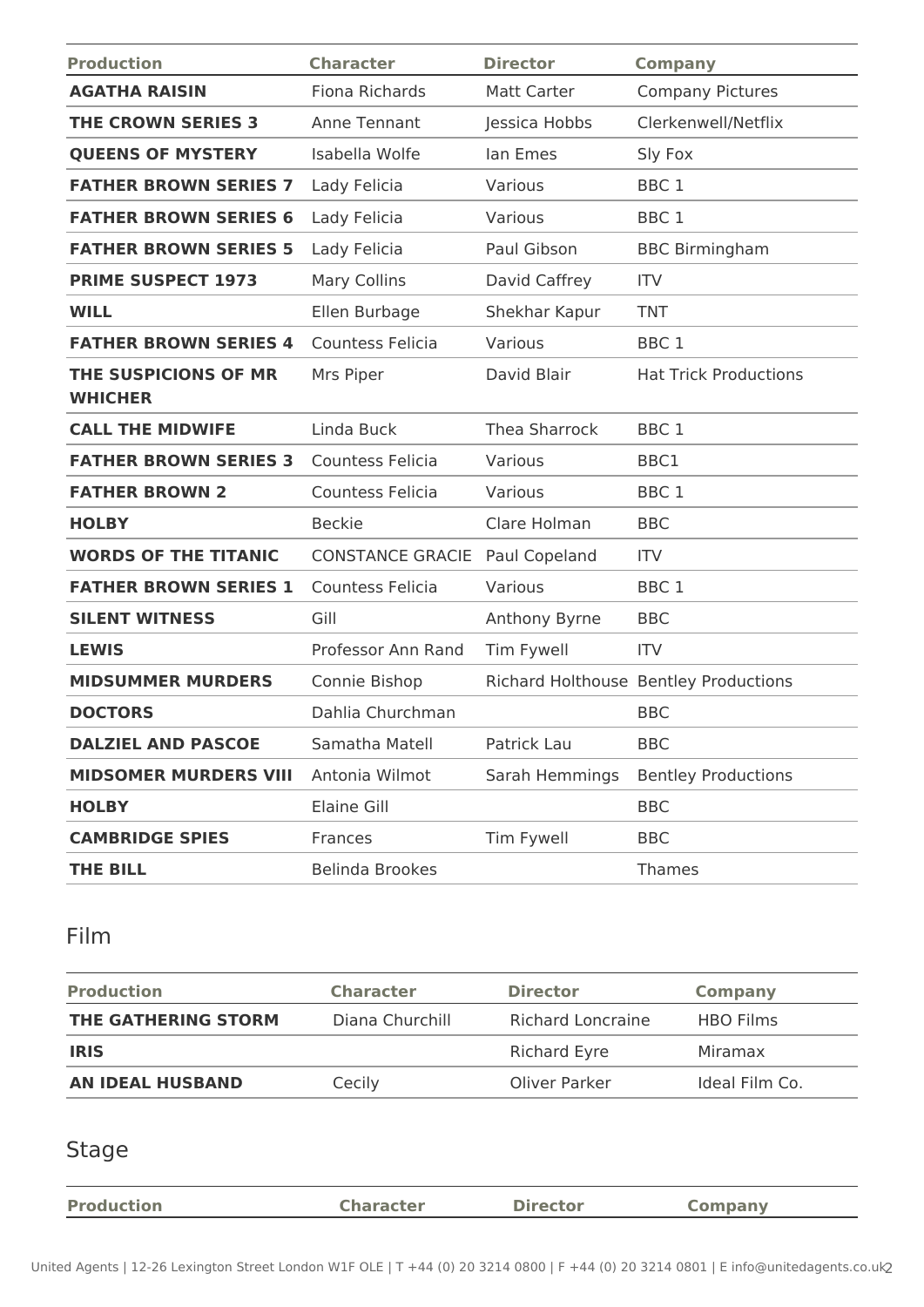| <b>MANOR</b>                                   | Diana Stuckley          | Fiona Buffini           | <b>National Theatre</b>               |
|------------------------------------------------|-------------------------|-------------------------|---------------------------------------|
| <b>BETRAYAL</b>                                | Emma                    | Jonathan Church         | Theatre Royal Bath                    |
| <b>DEEP BLUE SEA</b>                           | <b>Hester Collyer</b>   | Paul Foster             | <b>Chichester Festival</b><br>Theatre |
| THE MODERATE SOPRANO                           | Audrey Mildmay          | Jeremy Herrin           | Duke of York's                        |
| <b>YOUNG MARX</b>                              | Jenny Van<br>Westphalen | Nicholas Hytner         | <b>Bridge Theatre</b>                 |
| <b>WOYZECK</b>                                 | Maggie                  | Joe Murphy              | The Old Vic Theatre                   |
| THE MODERATE SOPRANO                           | Audrey Mildmay          | Jeremy Herrin           | The Hampstead<br>Theatre              |
| <b>CLOSER</b>                                  | Anna                    | David Leveaux           | Donmar Warehouse                      |
| <b>THE MAGISTRATE</b>                          | Agatha                  | <b>Timothy Sheader</b>  | <b>National Theatre</b>               |
| THE RECRUITING OFFICER                         | Sylvia                  | Josie Rourke            | Donmar Warehouse                      |
| <b>HOUSE OF GAMES</b>                          | Margaret Ford           | Lindsay Posner          | Almeida Theatre                       |
| <b>AFTER THE DANCE</b>                         | Joan Scott-Fowler       | Thea Sharrock           | <b>National Theatre</b>               |
| <b>A MIDSUMMER NIGHTS</b><br><b>DREAM</b>      | Helena                  | Michael Grandage        | Sheffield Crucible                    |
| <b>ARCADIA</b>                                 | Lady Croom              | David Leveaux           | Duke of Yorks                         |
| <b>AS YOU LIKE IT</b>                          | Celia                   | Greg Doran              | <b>RSC</b>                            |
| <b>COWARD, COCKTAILS AND</b><br><b>CABRET</b>  |                         | Philip Wilson           | <b>Chichester Festival</b><br>Theatre |
| <b>HAMLET</b>                                  | Ophelia                 | Gemma Bodinetz          | <b>Bristol Old Vic</b>                |
| <b>HENRY IV Parts 1&amp;2</b>                  | Lady Percy              | Michael<br>Attenborough | <b>RSC</b>                            |
| <b>KING LEAR</b>                               | Cordelia                | Jonathan Kent           | Almeida                               |
| <b>MAMMALS</b>                                 | Lorna                   | Anna Mackmin            | <b>Bush Theatre</b>                   |
| <b>MAN OF MODE</b>                             | Mrs Loveit              | Nicholas Hytner         | <b>National Theatre</b>               |
| <b>SEE HOW THEY RUN</b>                        | Penelope Toop           | Douglas Hodge           | <b>Duchess Theatre</b>                |
| <b>STILL LIFE / ASTONISHED</b><br><b>HEART</b> | Celia Johnson           | Philip Wilson           | Liverpool Playhouse                   |
| THE ENCHANTMENT                                | Louise Strandberg       | Paul Miller             | <b>National Theatre</b>               |
| <b>THE FALSE SERVANT</b>                       | Chevalier               | Jonathan Kent           | <b>National Theatre</b>               |
| THE LADY'S NOT FOR<br><b>BURNING</b>           | Jennet Jourdemayne      | Sam West                | <b>Chichester Festival</b><br>Theatre |
| THE LION, THE WITCH AND<br><b>THE WARDROBE</b> | Margaret                | <b>Adrian Noble</b>     | <b>RSC</b>                            |
| THE TALKING CURE                               | Emma Jung               | <b>Howard Davies</b>    | <b>Royal National</b><br>Theatre      |
| THE VOYSEY INHERITANCE                         |                         | Peter Gill              | <b>National Theatre</b>               |